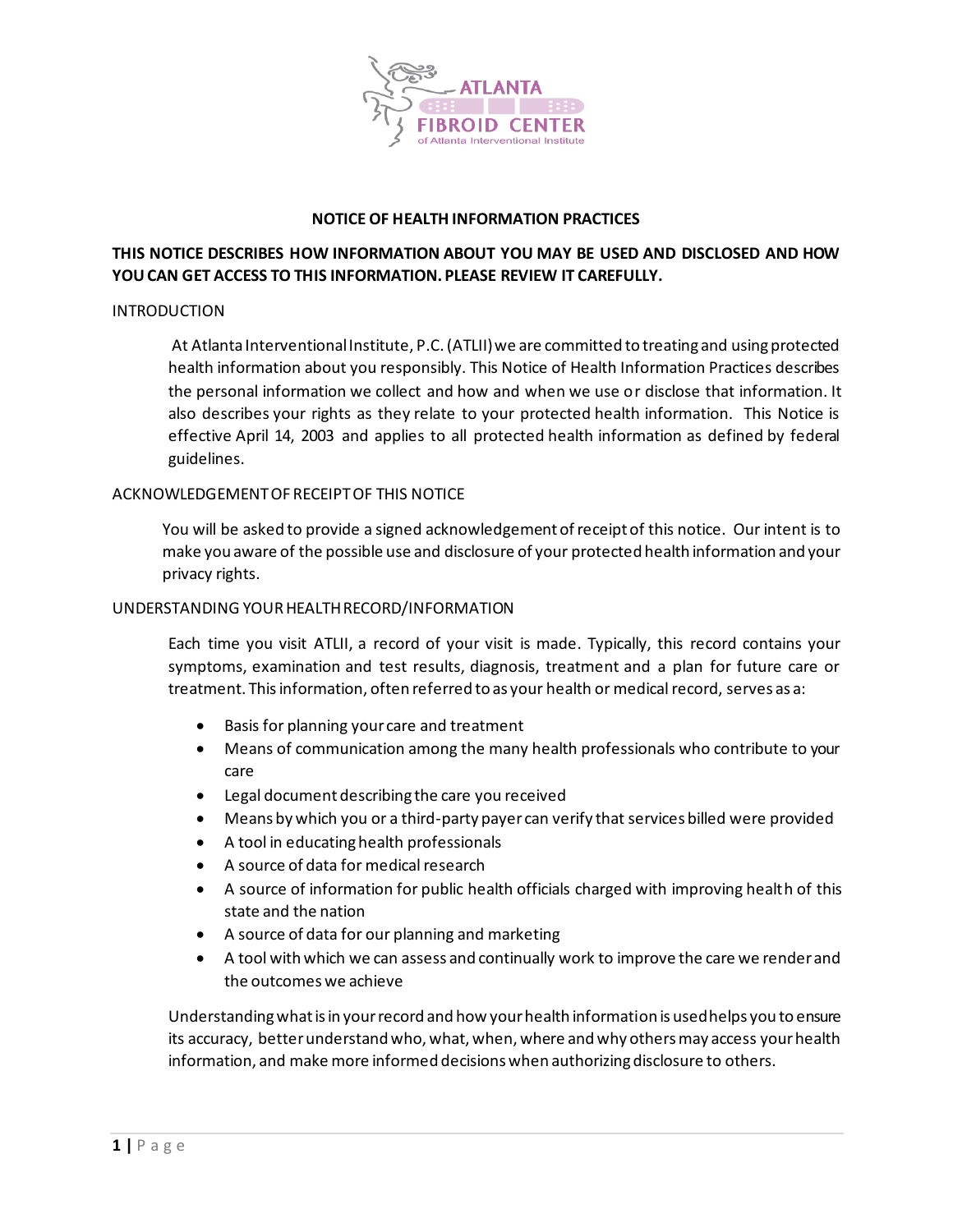

### YOUR HEALTH INFORMATION RIGHTS

Although your health record is the physical property of ATLII, the information belongs to you. You have the right to:

- Obtain a paper copy of this notice of information practices upon request
- Inspect and copy your health record as provided for in 45 CFR 164.524
- Amend your health record as provided for in 45 CFR 164.528
- Obtain an accounting of disclosures of your health information as provided in 45 CFR 164.528
- Request communications of your health information by alternative means or at alternative locations
- Request a restriction on certain uses and disclosures of your information as provided by 45 CFR 164.522 and
- Revoke your authorization to use or disclose health information except to the extent that action has already been taken

# **NOTE: ATLII has the right to deny access to and copies of Protected Health Information (PHI), amendment of PHI and restrictions of disclosure of PHI under certain circumstances. We reserve the right to charge a reasonable fee for making copies.**

### OUR RESPONSIBILITES

ATLII is required to:

- Maintain the privacy of your health information
- Provide you with this notice as to our legal duties and privacy practices with respect to information we collect and maintain about you
- Abide by the terms of this notice
- Notify you if we are unable to agree to a requested restriction and
- Accommodate reasonable requests you may have to communicate health information by alternative means or at alternative locations.

We reserve the right to change our practices and to make the new provisions effective for all protected health information we maintain. Should our information practices change, a revised notice will be posted in all service areas at each of ATLII'sfacilities. A copy will be made available to you upon request by informing the registration clerk at your next appointment or by accessing our website, www. atlii.com.

We will not use or disclose your health information without your authorization, except as described in this notice. We will also discontinue to use or disclose your health information after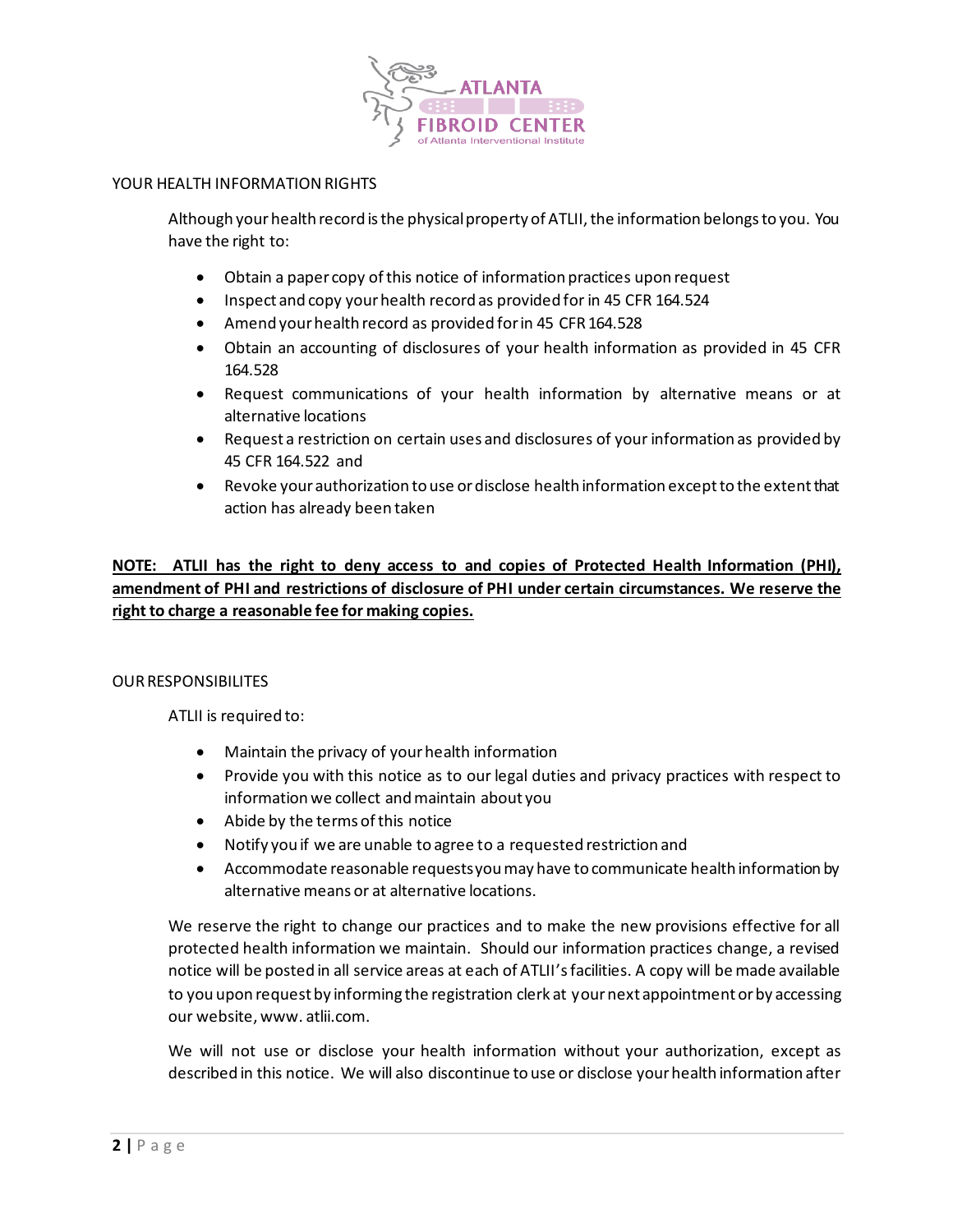

we have received a written revocation of the authorization according to the procedures included in the authorization.

### FOR MORE INFORMATION OR TO REPORT A PROBLEM

If you have questions and would like additional information, you may contact the practice's Privacy Officer at 770-953-2600.

If you believe your privacy rights have been violated, you can file a complaint with the practice's Privacy Officer or with the Office for Civil Rights, U.S. Department of Health and Human Services. There will be no retaliation for filing a complaint with either the Privacy Officer or the Office for Civil Rights. The address for the OCR is listed below:

> Office for Civil Rights U.S. Department of Health and Human Services 200 Independence Avenue SW Room 509F HHH Building Washington, D.C. 20201

### **EXAMPLES OF DISCLOSURES FOR TREATMENT, PAYMENT AND HEALTH OPERATIONS**

# *We will use your health information for treatment*

For example: Information obtained by a nurse, physician or other member of your health care team will be recorded in our record and used to determine the course of treatment that should work best for you. Your physician will document in your record his or her expectations of the members of your health care team. Members of your health care team will then record the actions they took and their observations. In that way, the physician will know how you are responding to treatment. Protected health information may be disclosed to students servicing you at any of ATLII facilities. We may call you by name in the waiting area when your provider is ready to see you. You may receive a reminder call for your clinic appointment. We may collaborate and therefore disclose your protected health information to community partners in delivering healthcare services to provide you with optimal healthcare relative to home health and public health services.

We will also provide your physician or a subsequent health care provider copies of various reports that should assist him or her in treating you.

### *We will use your health information for payment*

For example: A bill may be sent to you or a third-party payer. The information on or accompanying the bill may include information that identifies you, as well as your diagnosis, procedures and supplies used.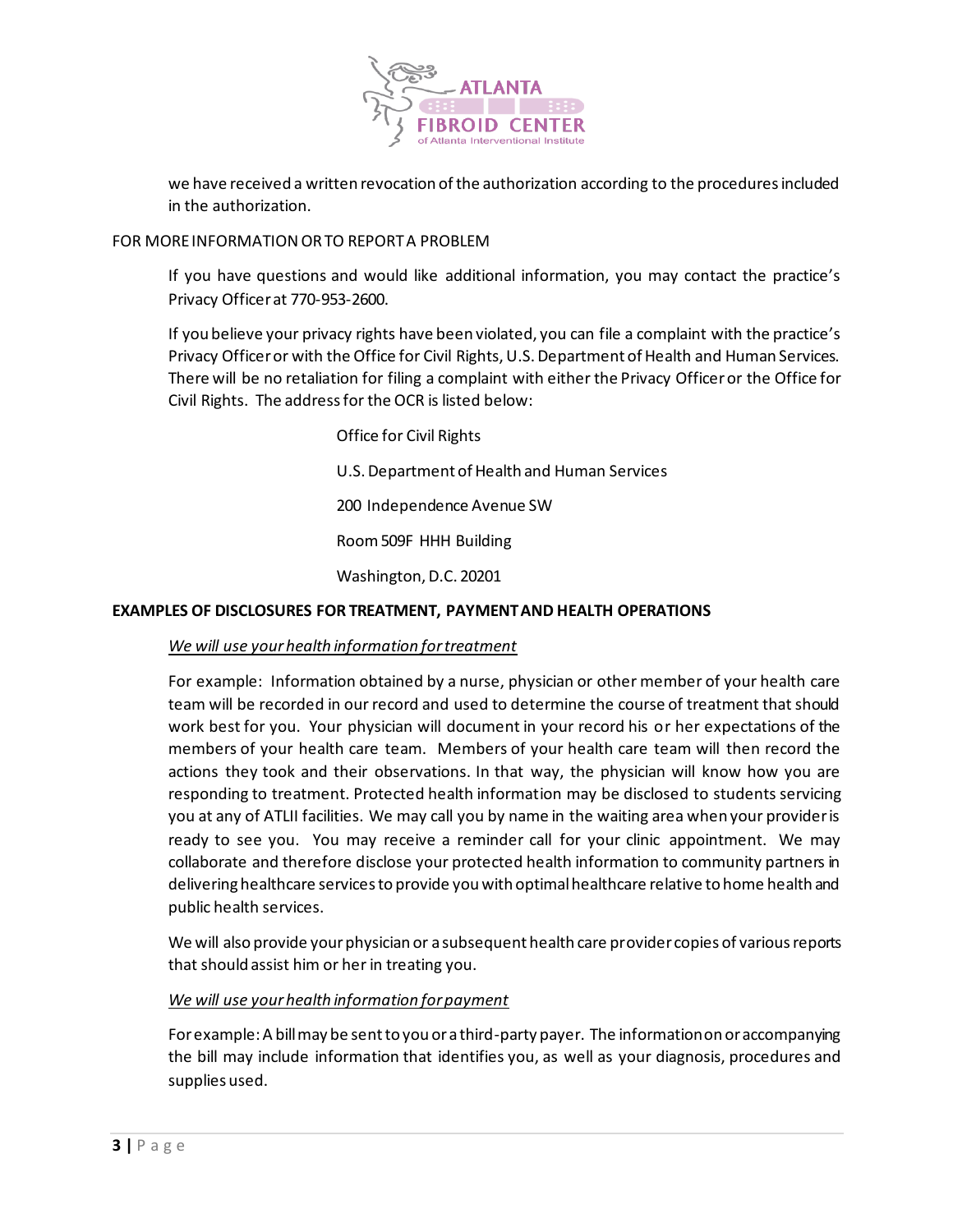

# *We will use your health information for regular health operations*

For example: Members of the medical staff, the risk or quality improvement manager, or members of the quality improvement team may use information in your health record to assess the care and outcomes in your case and others like it. This information will then be used to continually improve the quality and effectiveness of the health care and service we prov ide. This information may further be used for quality assessment activities, investigations, oversight, or staff performance reviews.

### *Business Associates:*

There are some services provided in our organization through contracts with business associates. Examples include physician services in the emergency department, radiology, and certain laboratory tests. When these services are contracted, we may disclose your health information to our business associate so that they can perform the job we have asked them to do and bill you or your third-party payer for services rendered. To protect your health information, however, we require the business associate to appropriately safeguard your information.

### *Notification:*

We may use or disclose information to notify or assist in notifying a family member, personal representative, or another person responsible for your care, your location and general condition.

### *Communication with family:*

Health professionals, using their best judgement, may disclose to a family member, other relative, close personal friend or any other person you identify, health information relevant to that person's involvement in your care or payment related to your care.

### *Research*:

We may disclose your health information to researchers conducting research with respect to which your written authorization is not required as approved by an Institutional Review Board or privacy board, in compliance with governing law.

### *Funeral Director*:

We may disclose health information to funeral directors consistent with applicable law to carry their duties.

### *Organ procurement organizations*:

Consistent with applicable law, we may disclose health information to organ procurement organizations or other entities engaged in the procurement, banking or transplantation of organs for the purpose of tissue donation and transplant.